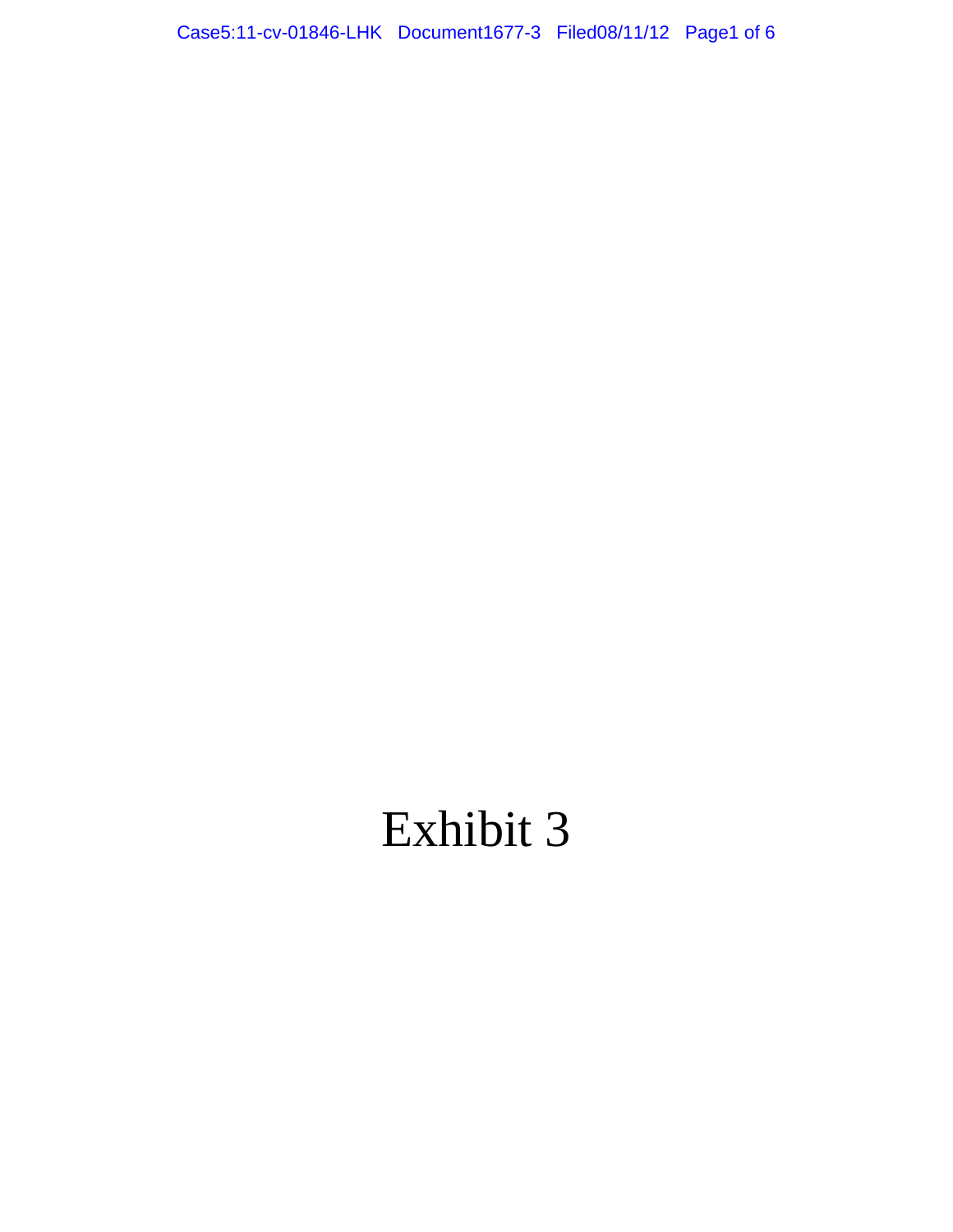#### Case5:11-cv-01846-LHK Document1677-3 Filed08/11/12 Page2 of 6

#### HIGHLY CONFIDENTIAL - ATTORNEYS' EYES ONLY

1

**· · · · · · ·HIGHLY CONFIDENTIAL - ATTORNEYS' EYES ONLY ·1· · · · · · · · UNITED STATES DISTRICT COURT · · · · · · · · ·NORTHERN DISTRICT OF CALIFORNIA ·2· · · · · · · · · · · SAN JOSE DIVISION ·3· · · · · · ·Civil Action No.:· 11-CV-01846-LHK ·4 · · ·APPLE, INC., a California corporation, ·5** Plaintiff, **·6**  $7 \mid \text{vs.}$ **·8· ·SAMSUNG ELECTRONICS CO., LTD., · · ·a Korean business entity; ·9· ·SAMSUNG ELECTRONICS AMERICA, INC., · · ·a New York corporation; and** 10 | SAMSUNG TELECOMMUNICATIONS AMERICA, LLC, a Delaware limited liability company, 11 Defendants. **· · ·\_\_\_\_\_\_\_\_\_\_\_\_\_\_\_\_\_\_\_\_\_\_\_\_\_\_\_\_\_\_\_\_\_\_\_/ 12 13 14 15· · · · · · · · ·\*\*\* HIGHLY CONFIDENTIAL \*\*\* · · · · · · · · · · · ATTORNEYS' EYES ONLY 16 17· · · · · · ·VIDEOTAPED PERSONAL DEPOSITION OF: 18· · · · · · · · · · · HYOUNG SHIN PARK 19 20** 21 **Wednesday, February 29, 2012** Kim & Chang **22· · · · · · · · · · ·Seoul, South Korea · · · · · · · · · · ·8:15 a.m. to 11:31 a.m. 23 24 25**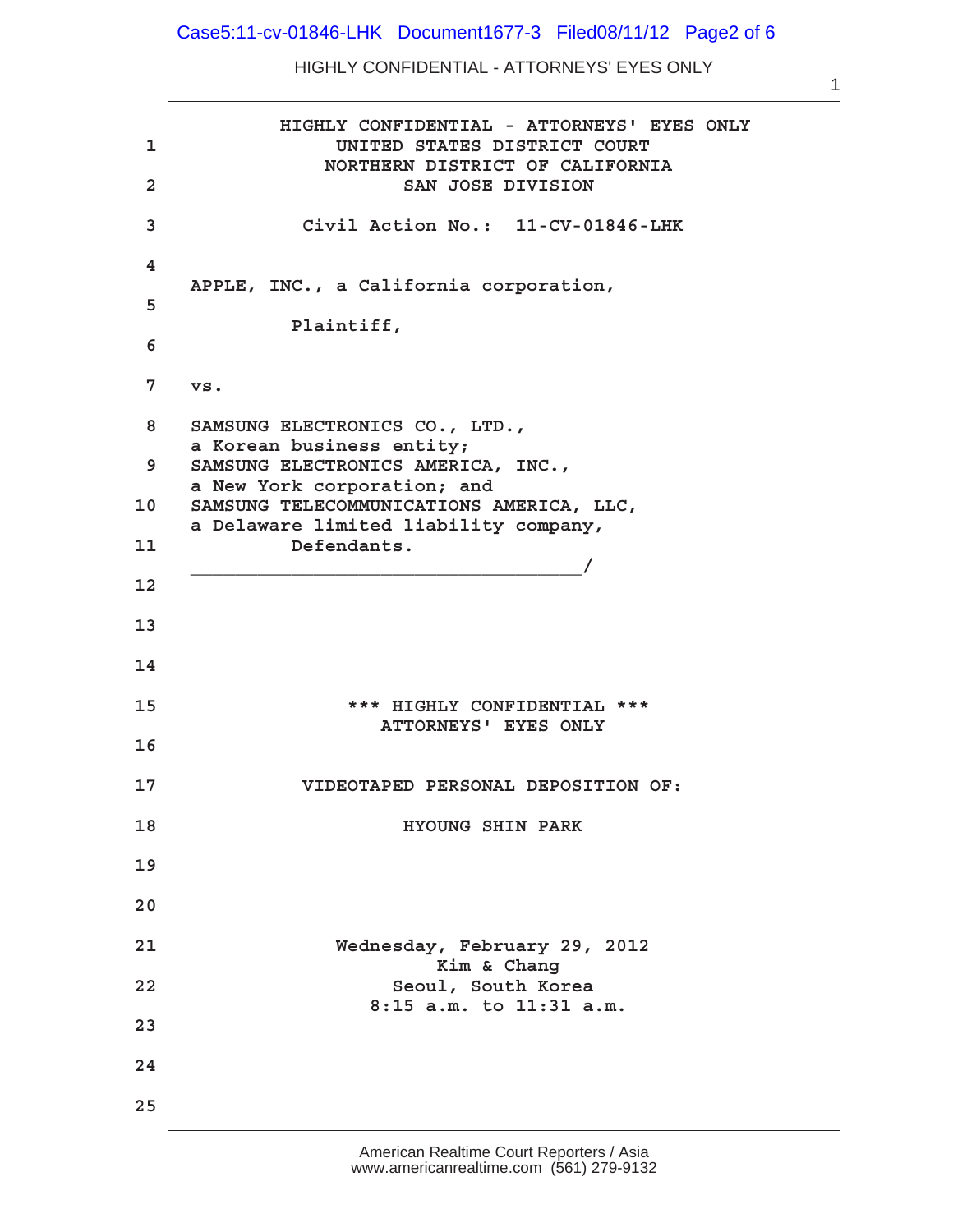## HIGHLY CONFIDENTIAL - ATTORNEYS' EYES ONLY Case5:11-cv-01846-LHK Document1677-3 Filed08/11/12 Page3 of 6

|          | 1               | Reporters/Asia.                                |
|----------|-----------------|------------------------------------------------|
|          | $\overline{2}$  | Would counsel please state their appearances   |
|          | 3               | for the record and state whom you represent,   |
|          | 4               | starting with the noticing attorney. And then  |
|          | 5               | will the court reporter please swear the       |
|          | 6               | interpreters in. And then will the attorneys   |
| 08:17:08 | 7               | please make their opening statements.          |
| 08:17:08 | 8               | MR. HO: This is Francis Ho for Apple. With     |
| 08:17:13 | 9               | me is David Son.                               |
| 08:17:14 | 10              | MS. CARUSO: Margret Caruso of Quinn,           |
| 08:17:19 | 11              | Emanuel, Urquhart and Sullivan for Samsung, et |
| 08:17:21 | 12 <sub>1</sub> | al.                                            |
|          | 13 <sup>2</sup> | COURT REPORTER: Do you solemnly swear or       |
|          | 14              | affirm that you will well and truly interpret  |
|          | 15              | the questions propounded by counsel and the    |
|          | 16              | answers given by the witness from Korean to    |
|          | 17 <sub>2</sub> | English and English to Korean to the best of   |
| 08:17:35 | 18              | your ability.                                  |
| 08:17:35 | 19              | LEAD INTERPRETER: I do.                        |
| 08:17:36 | 20              | CHECK INTERPRETER: I do.                       |
| 08:17:37 | 21              | MR. HO: We understand the court reporter is    |
| 08:17:38 | 22              | not authorized to administer oaths in this     |
| 08:17:40 | 23              | venue; nevertheless, we request that she       |
| 08:17:43 | 24              | administer the oath. And we stipulate that we  |
| 08:17:45 | 25              | waive any objection to the validity of the     |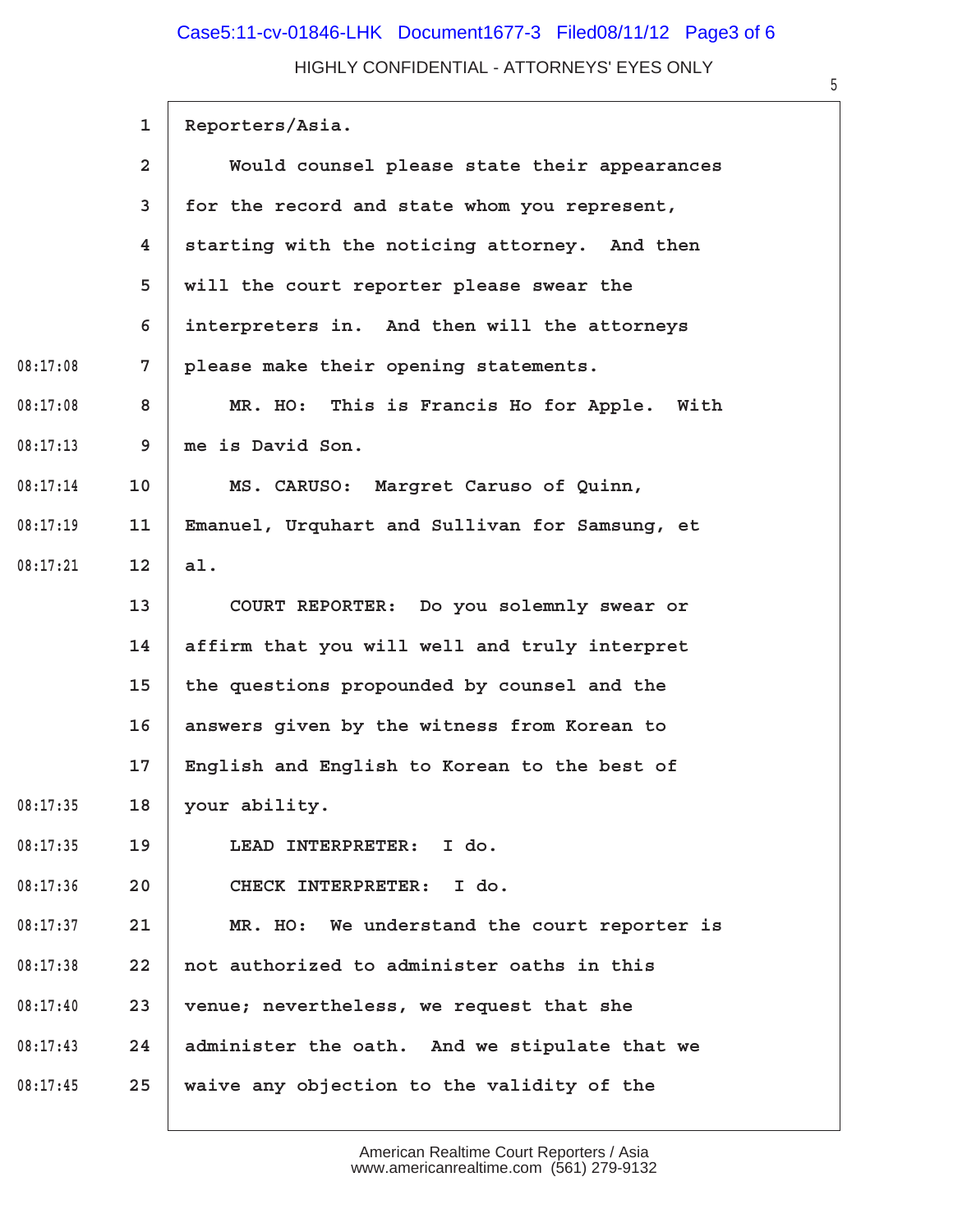## Case5:11-cv-01846-LHK Document1677-3 Filed08/11/12 Page4 of 6

HIGHLY CONFIDENTIAL - ATTORNEYS' EYES ONLY

| 11:04:05 | $\mathbf{1}$            | functions based on the original proposal. And within          |
|----------|-------------------------|---------------------------------------------------------------|
| 11:04:11 | $\overline{a}$          | our company we call it as design follow-up.                   |
| 11:04:21 | 3                       | Do you think the iPhone looks substantially<br>Q <sub>z</sub> |
| 11:04:24 | $\overline{\mathbf{4}}$ | the same to the F700?                                         |
| 11:04:37 | 5                       | MS. CARUSO: Objection, calls for a legal                      |
| 11:04:38 | 6                       | conclusion, vague, calls for expert testimony.                |
| 11:04:57 | 7                       | Since they have a different form factor, so<br>Α.             |
| 11:05:01 | 8                       | I believe they are different designs.                         |
| 11:05:06 | 9                       | BY MR. HO:                                                    |
| 11:05:07 | 10                      | What about the different form factor leads<br>Q.              |
| 11:05:09 | 11                      | you to believe that they are different designs?               |
| 11:05:40 | 12                      | Since the QWERTY slide function has been<br>Α.                |
| 11:05:47 | 13                      | added to it, and so according to that, the design             |
| 11:05:52 | 14                      | parting lines are different, too. And so if you look          |
| 11:05:57 | 15                      | at all the details you could say that it is different.        |
| 11:06:01 | 16                      | Is there anything else that makes you<br>Q.                   |
| 11:06:03 | 17                      | believe that the iPhone and F700 look different?              |
| 11:06:27 | 18                      | It is not what I believe, but I'm telling<br>Α.               |
| 11:06:29 | 19                      | you so because they are different.                            |
| 11:06:38 | 20                      | And are there any reasons, besides what<br>Q.                 |
| 11:06:41 | 21                      | you've already told me, why you think that they're            |
| 11:06:44 | 22                      | different?                                                    |
| 11:07:06 | 23                      | Well, the battery cover can be taken apart<br>Α.              |
| 11:07:25 | 24                      | and because of that the camera details are different.         |
| 11:07:31 | 25                      | And the side parting line is different. And the glass         |

American Realtime Court Reporters / Asia www.americanrealtime.com· (561) 279-9132 55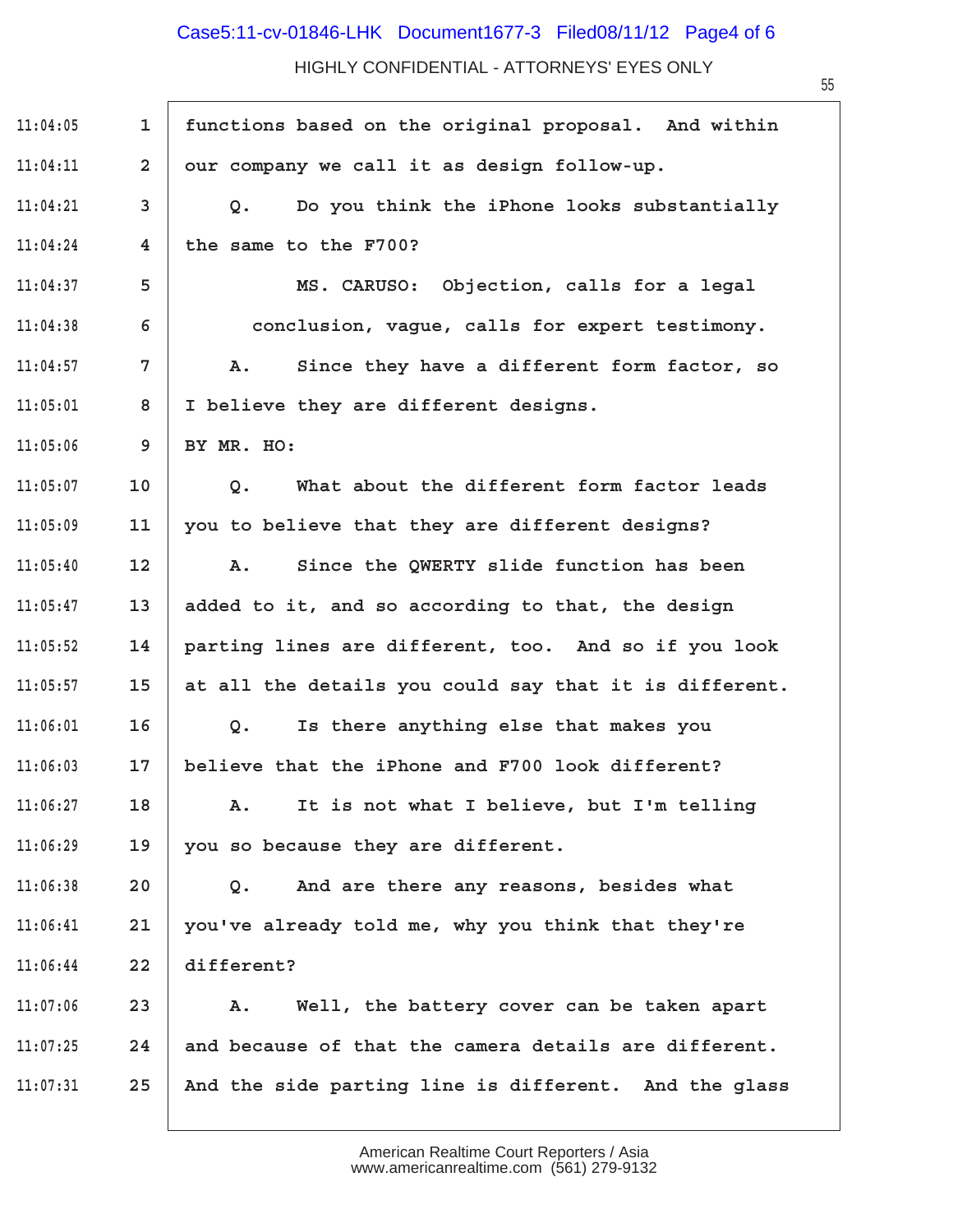## HIGHLY CONFIDENTIAL - ATTORNEYS' EYES ONLY Case5:11-cv-01846-LHK Document1677-3 Filed08/11/12 Page5 of 6

| 11:07:34 | $\mathbf{1}$   | part, the front surface of the glass part frame is          |
|----------|----------------|-------------------------------------------------------------|
| 11:07:39 | $\overline{a}$ | protruding a little, so that's different. And the CMF       |
| 11:07:51 | 3              | is also different.                                          |
| 11:07:59 | 4              | And since you have to place the dual speaker                |
| 11:08:11 | 5              | on the front surface, the receiver and the speaker are      |
| 11:08:16 | 6              | placed on the front, so that's different too.               |
| 11:08:22 | $7\phantom{.}$ | You said the front surface of the glass part<br>Q.          |
| 11:08:27 | 8              | frame is protruding a little; is that right?                |
| 11:08:52 | 9              | No, I didn't say that it was protruding, but<br>Α.          |
| 11:08:55 | 10             | I meant it as it was actually subsided in a little.         |
| 11:09:01 | 11             | So does that mean that the top surface of<br>Q <sub>o</sub> |
| 11:09:06 | 12             | the phone is not completely flat?                           |
| 11:09:11 | 13             | MS. CARUSO: Objection, vague.                               |
| 11:09:39 | 14             | (Discussion held between Lead Interpreter                   |
| 11:09:41 | 15             | and Check Interpreter.)                                     |
| 11:09:41 | 16             | No, what I meant was the basal [sic] part of<br>Α.          |
| 11:09:48 | 17             | the front case which is protecting the glass of the         |
| 11:09:51 | 18             | phone is protruding a little so even if you drop the        |
| 11:09:54 | 19             | phone it protects the glass from breaking.                  |
| 11:09:54 | 20             | BY MR. HO:                                                  |
| 11:10:04 | 21             | Do you mean protruding in what direction --<br>Q.           |
| 11:10:07 | 22             | strike that.                                                |
| 11:10:08 | 23             | CHECK INTERPRETER: May the interpreters                     |
| 11:10:10 | 24             | have a moment to confer, please.                            |
| 11:10:11 | 25             | (Discussion held between Lead Interpreter                   |

American Realtime Court Reporters / Asia www.americanrealtime.com· (561) 279-9132